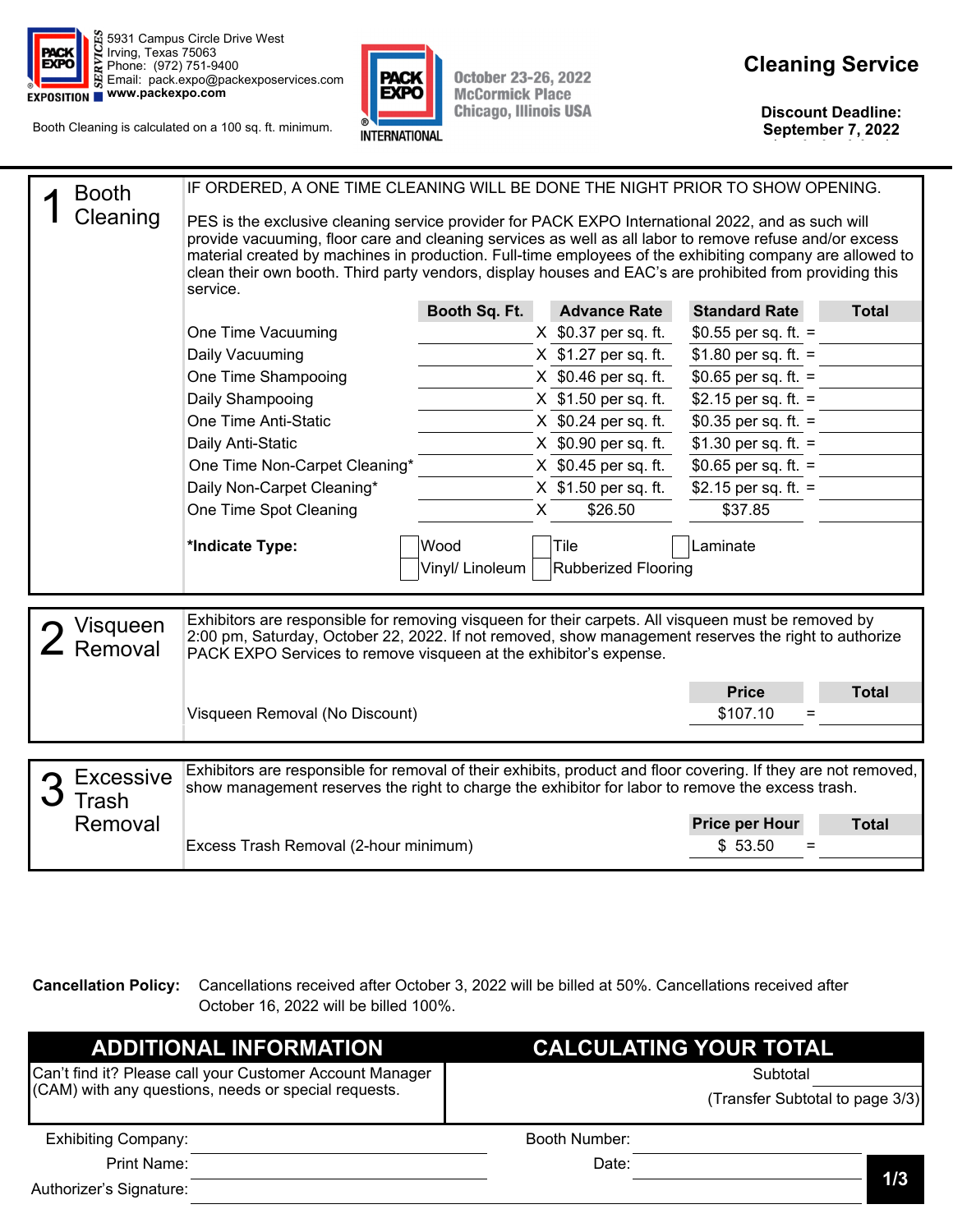

5931 Campus Circle Drive West Irving, Texas 75063 Phone: (972) 751-9400 Email: pack.expo@packexposervices.com **www.packexpo.com** 

**Booth Cleaning is calculated on a 100 sq. ft. minimum.** 

**Cleaning Service continued** 

**Discount Deadline: September 7, 2022** 

| Single         | Porter Service (empty wastebaskets, clean floor area by full time attendant during show hours). Vacuuming<br>not included. If your machinery produces excessive debris, you must order Full Time Porter Service. |                        |                          |                      |                    |
|----------------|------------------------------------------------------------------------------------------------------------------------------------------------------------------------------------------------------------------|------------------------|--------------------------|----------------------|--------------------|
| Day            | <b>Indicate Days:</b>                                                                                                                                                                                            | Sunday                 | Monday                   | Tuesday              | Wednesday          |
| Porter         |                                                                                                                                                                                                                  |                        |                          |                      |                    |
| Service        |                                                                                                                                                                                                                  | <b>Number of Hours</b> | <b>Advance Rate</b>      | <b>Standard Rate</b> | <b>Total</b>       |
|                | 0 - 500 sq. ft.                                                                                                                                                                                                  | X                      | \$63.00                  | \$90.00<br>$=$       |                    |
|                | 501 - 1500 sq. ft.                                                                                                                                                                                               | X                      | \$72.00                  | \$103.00<br>$=$      |                    |
|                | 1501 - 2500 sq. ft.                                                                                                                                                                                              | X                      | \$92.00                  | \$132.00             |                    |
|                | 2501 - 3500 sq. ft.                                                                                                                                                                                              | X                      | \$115.00                 | \$165.00             |                    |
|                | 3501 - 5000 sq. ft.                                                                                                                                                                                              | X                      | \$140.00                 | \$200.00             |                    |
|                | 5001 sq. ft. or Greater                                                                                                                                                                                          | X                      | \$180.00                 | \$257.00             |                    |
|                |                                                                                                                                                                                                                  |                        |                          |                      |                    |
| Daily          | Porter Service (empty wastebaskets, clean floor area by full time attendant during show hours). Vacuuming                                                                                                        |                        |                          |                      |                    |
| Porter         | not included. If your machinery produces excessive debris, you must order Full Time Porter Service.                                                                                                              |                        |                          |                      |                    |
| <b>Service</b> |                                                                                                                                                                                                                  | <b>Number of Hours</b> | <b>Advance Rate</b>      | <b>Standard Rate</b> | <b>Total</b>       |
|                | 0 - 500 sq. ft.                                                                                                                                                                                                  | X                      | \$220.00                 | \$314.00<br>$=$      |                    |
|                | 501 - 1500 sq. ft.                                                                                                                                                                                               | х                      | \$260.00                 | \$372.00<br>$=$      |                    |
|                | 1501 - 2500 sq. ft.<br>2501 - 3500 sq. ft.                                                                                                                                                                       | X                      | \$300.00                 | \$429.00<br>Ξ        |                    |
|                | 3501 - 5000 sq. ft.                                                                                                                                                                                              | X<br>X                 | \$360.00<br>\$420.00     | \$514.00<br>\$600.00 |                    |
|                | 5001 sq. ft. or Greater                                                                                                                                                                                          | X                      | \$520.00                 | \$743.00<br>$=$      |                    |
|                |                                                                                                                                                                                                                  |                        |                          |                      |                    |
|                | Porter Service (empty wastebaskets, clean floor area by full time attendant during show hours). Vacuuming                                                                                                        |                        |                          |                      |                    |
| Full           | not included. If your machinery produces excessive debris, you must order Full Time Porter Service.                                                                                                              |                        |                          |                      |                    |
| <b>Time</b>    |                                                                                                                                                                                                                  |                        | <b>Number of Workers</b> | <b>Daily Hours</b>   | <b>Total Hours</b> |
| Porter         | Sunday, 10/23                                                                                                                                                                                                    |                        | X                        | 8<br>$=$             |                    |
| <b>Service</b> | Monday, 10/24                                                                                                                                                                                                    |                        | x                        | 8                    |                    |
|                | Tuesday, 10/25                                                                                                                                                                                                   |                        | X                        | 8                    |                    |
|                | Wednesday, 10/26                                                                                                                                                                                                 |                        | X                        | 8                    |                    |
|                |                                                                                                                                                                                                                  | <b>Number of Hours</b> | <b>Advance Rate</b>      | <b>Standard Rate</b> | <b>Total</b>       |
|                | <b>Full Time Porter Service</b>                                                                                                                                                                                  | X                      | \$32.50/ Hour            | $$46.50/$ Hour =     |                    |
|                | Full Time Porter Service-                                                                                                                                                                                        |                        |                          |                      |                    |
|                | OT (2 hour minimum)                                                                                                                                                                                              | X.                     | \$48.75/ Hour            | \$70.00/ Hour =      |                    |
|                |                                                                                                                                                                                                                  |                        |                          |                      |                    |

**Cancellation Policy:** Cancellations received after October 3, 2022 will be billed at 50%. Cancellations received after October 16, 2022 will be billed 100%.

| <b>ADDITIONAL INFORMATION</b>                            | <b>CALCULATING YOUR TOTAL</b> |                                 |  |
|----------------------------------------------------------|-------------------------------|---------------------------------|--|
| Can't find it? Please call your Customer Account Manager | Subtotal                      |                                 |  |
| (CAM) with any questions, needs or special requests.     |                               | (Transfer Subtotal to page 3/3) |  |
| <b>Exhibiting Company:</b>                               | Booth Number:                 |                                 |  |
| Print Name:                                              | Date:                         |                                 |  |
| Authorizer's Signature:                                  |                               | 2/3                             |  |